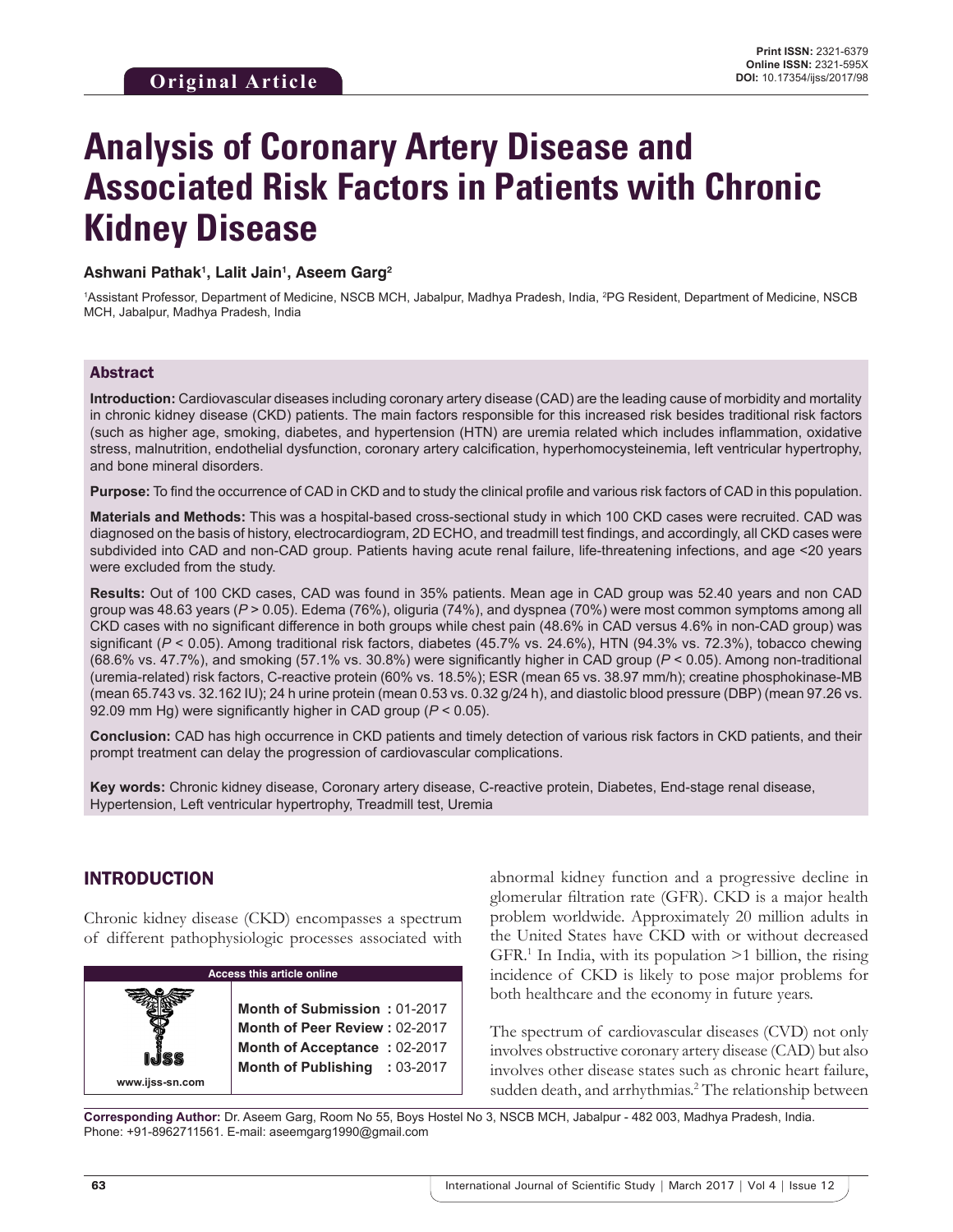cardiovascular events and CKD has been repetitively shown by the epidemiological studies. Go *et al*. conducted a largest population-based study in more than 1.1 million adults and concluded that a decline in GFR was the main independent risk factor for CV events, secondary to peripheral artery disease, CAD, congestive heart failure, or stroke even after the elimination of confounding risk.<sup>3</sup> In another study, it was found that age-adjusted CVD mortality is about 30 times higher in patients of end-stage renal disease as compared to general population.<sup>4</sup>

Patients with CKD show a high prevalence of arteriosclerosis in addition to atherosclerosis in the pathogenesis of CAD. Awide variety of traditional and non-traditional CV risk factors are present in patients with CKD at all stages, but particularly in those receiving dialysis. Traditional risk factors are similar to those for the general population and comprise older age, male sex, hypertension (HTN), diabetes mellitus, dyslipidemia, cigarette smoking, physical inactivity, and a family history of premature CVD. Avariety of non-traditional (uremia-related) CV risk factors, such as hyperhomocysteinemia, increased oxidative stress, malnutrition and inflammation, endothelial cell dysfunction, activation of the renin-angiotensinaldosterone and the sympathetic nervous systems, vascular calcification due to bone mineral disorder, and anemia also facilitate CVD risks in CKD population.

The diagnosis of CAD and ACS in CKD population is a challenging task. The typical symptoms of CAD may not be seen in CKD patients as well as various diagnostic modalities are not very much predictive such as: (1) classic triad of ischemic symptoms, elevated cardiac biomarkers, and electrocardiogram (ECG) changes is frequently absent in CKD patients, (2) left ventricular hypertrophy (LVH) with a strain pattern may mask diagnostic ST depression and (3) creatine kinase-MB isoform and cardiac troponin may be elevated in the absence of true myocardial necrosis because of myocardial apoptosis or small vessel disease. Exercise electrocardiography is limited by lack of specificity of ST segment response and by inability of many CKD patients to exercise to a diagnostic workload. The risk of contrast agentinduced nephrotoxicity also limits the use of computerized tomography coronary angiography and perfusion MRI.<sup>5</sup>

This study was undertaken to analyze CKD patients for the occurrence of CAD and for the assessment of clinical profile of CAD and various traditional and non-traditional (uremia related) risk factors so that correlation of risk factors with the occurrence of CAD can be studied.

# MATERIALS AND METHODS

This study was a hospital-based cross-sectional study where 100 CKD cases including both male and female

patients, irrespective of etiology, were recruited. A person was considered CKD if his/her illness was of more than 3 months duration and had abnormal USG findings and reduced creatinine clearance pointing to CKD.

Patients were categorized into five stages of CKD based on National Kidney Foundation Kidney Disease Outcomes Quality Initiative guidelines and GFR was estimated GFR using the 4-variable modification of diet in renal diseases formula.

The following patients were excluded from the study: Patients not willing to be a part of the study, all cases of acute renal failure, and patients having any kind of lifethreatening infections.

All these patients were clinically evaluated for cardiac involvement and the following investigations were done: Complete hemogram, ESR, lipid profile, renal function test, liver function test, serum electrolytes, blood glucose level, C-reactive protein (CRP) level, creatine phosphokinase-MB (CPK-MB) level, 24 h urine protein using standard techniques in the clinical laboratory.

A standard 12-lead ECG (using Magic R model) was done and any changes suggestive of ischemic heart diseases (IHD) such as QS pattern or ST and T changes in various chest leads were recorded.

2D and color Doppler echocardiography (using Philips HD-7 XE model) was done in all patients and abnormalities were classified as LVH if left ventricular wall thickness more than 12 mm and regional wall motion abnormality (RWMA) if any segmental area of thinning and decreased or absent contractility was observed in the absence of non-ischemic cause.

Patients were subjected to treadmill exercise testing (using Schiller CS-200 model) according to standard Bruce protocol and horizontal or downsloping ST depression  $\geq 1$  mm measured 80 m after the J point, and ST elevation  $\geq 1$  mm measured 40 m after the J point, were regarded as positive results.

Diagnosis of CAD was made using the following criteria: 1. CAD-ACS (STEMI/NSTEMI/unstable angina):

- Symptoms of ischemia along with detection of a rise and/or fall of cardiac biomarker values with at least one value above the upper reference limit was considered as acute MI.
- Symptoms of ischemia along with one of the following in the absence of raised cardiac biomarkers: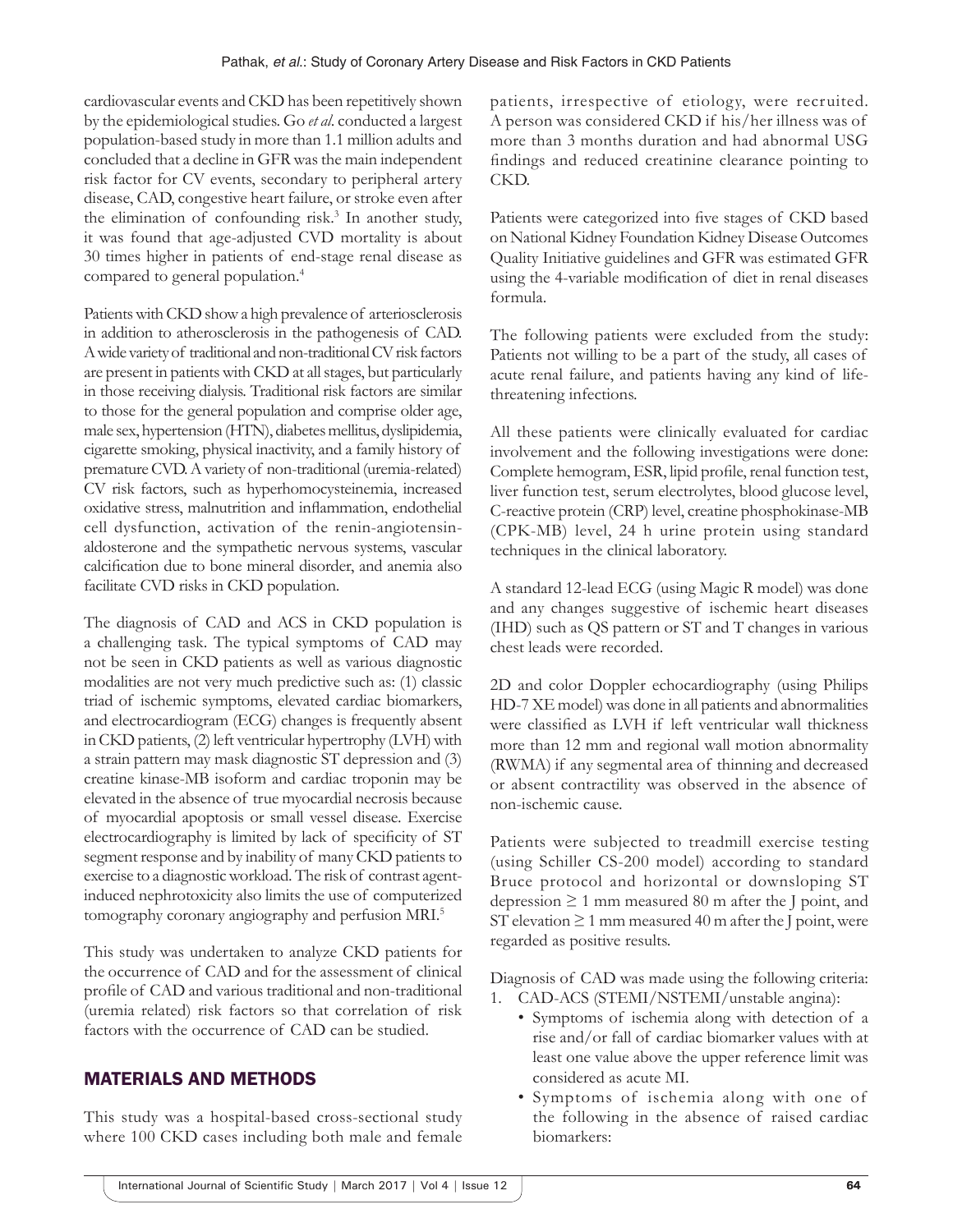- New or presumed new significant ST-segment– T-wave (ST-T) changes or new left bundle branch block.
- Development of pathological Q waves in the ECG.
- Imaging evidence of new loss of viable myocardium or new RWMA.
- 2. Evidence of prior myocardial infarction (any one of the following)
	- Pathological Q waves with or without symptoms in the absence of non-ischemic causes.
	- Imaging evidence of a region of loss of viable myocardium that is thinned and fails to contract, in the absence of a non-ischemic cause.
- 3. Treadmill test (TMT) positive for inducible ischemia irrespective of history of anginal chest pain.
- 4. Documented history of coronary angioplasty or CABG or significant coronary artery stenosis (>50%) on coronary angiography.

Based on the presence or absence of CAD among all patients, they were categorized into two major groups, i.e., CAD and non-CAD group for further analysis.

## **Statistical Analysis**

Data were analyzed using SPSS for Windows version 20.0 (trial version) and Microsoft Office Word and Microsoft Office Excel were used to generate tables and graphs. Chi-square/Fisher's exact test was used for categorical variables and continuous variables were analyzed using independent *t*-test when the data were normally distributed otherwise non-parametric test (Mann–Whitney *U*-test) was applied. A *P* < 0.05 was considered statistically significant.

# RESULTS

Out of 100 patients, there were 58% males and 42% females with overall M:F ratio of 1.38:1 and mean age of all CKD patients was 49.95 years, ranging from 22 to 80 years. Maximum number of patients in both CAD and non-CAD group belonged to age group of 50-59 years (28.6% vs. 26.2%).

CAD was found in 35 out of 100 patients; thus, there was 35% occurrence of CAD in CKD patients. Majority of the CAD patients belonged to Stage IV (25.7%) and Stage V (71.4%) CKD and similar trend was seen in non-CAD group.

Among all CKD cases, edema (76%) was the most common presenting complaint followed by oliguria (74%), dyspnea (70%), and chest pain (20%). Other symptoms

observed were nausea, vomiting, generalized body ache, and decreased appetite (Table 1).

In our study, diabetes (32%), HTN (80%), tobacco usage (55%), smoking (40%), positive CRP (33%), severe anemia (61%), and low HDL (58%) were most commonly associated risk factors among all CKD patients.

Among traditional risk factors, diabetes, HTN, tobacco chewing, smoking, and chronic alcoholism were significantly higher ( $P < 0.05$ ) in CAD group as compared to non-CAD group (Table 2a and b).

Among non-traditional (uremia-related) risk factors, CRP, ESR, CPK-MB, 24 h urine protein, and DBP were significantly higher in CAD group ( $P \le 0.05$ ) and other risk factors such as severe anemia  $(<8 g/dl$ ) and low HDL (<40 mg/dl); they were higher in CAD group as compared to non-CAD group, but they were not statistically significant  $(P > 0.05)$  (Table 2a and b).

Basic clinical and biochemical characteristics of patients belonging to CAD and non-CAD group were compared (Table 3).

Among ECG changes, LVH was the most common finding which was present in 41% of CKD patients followed by ST-T changes in various chest leads (Figure 1). On echocardiography, LVH and RWMA were the most common findings observed among all CKD patients (Figure 2).

Exercise ECG testing using TMT was done on 20 out of 100 CKD patients and TMT was found positive for inducible ischemia in 25% of patients, negative in 65% of patients, and inconclusive in 10% of patients (Figure 3).

# **DISCUSSION**

Historically, Richard Bright in 1836 observed that patients with advanced uremia had high mortality rates and massive



**Figure 1: Electrocardiogram finding of studied cases**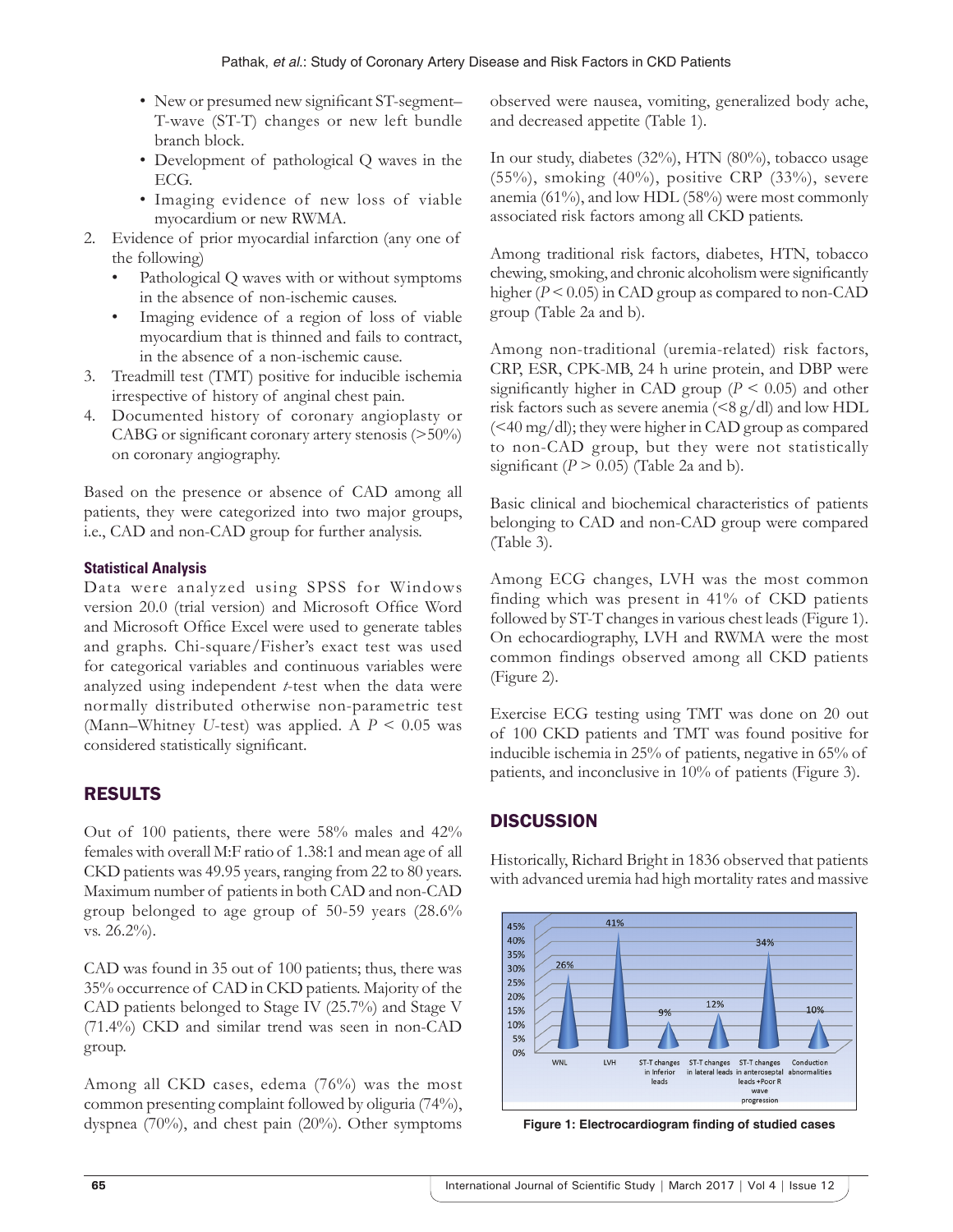| Table 1: Distribution on basis of presenting symptoms |                      |                          |                   |         |
|-------------------------------------------------------|----------------------|--------------------------|-------------------|---------|
| <b>Presenting symptoms</b>                            | CAD group $n=35$ (%) | Non CAD group $n=65$ (%) | Total $n=100$ (%) | P value |
| Edema                                                 | 25(71.4)             | 51 (78.5)                | 76 (76)           | >0.05   |
| Oliguria                                              | 23 (65.7)            | 51 (78.5)                | 74 (74)           | >0.05   |
| Dyspnoea                                              | 24 (68.6)            | 46 (70.8)                | 70 (70)           | >0.05   |
| Chest pain                                            | 17(48.6)             | 3(4.6)                   | 20(20)            | < 0.001 |
| CAD. Coronaniartoni dicoaco                           |                      |                          |                   |         |

CAD: Coronary artery disease

#### **Table 2a: Distribution on basis of traditional and uremia related risk factors**

| <b>Risk factors</b> | CAD group $n=35$ (%) | Non CAD group $n=65$ (%) | Total $n=100$ (%) | P value |
|---------------------|----------------------|--------------------------|-------------------|---------|
| <b>Diabetes</b>     | 16(45.7)             | 16(24.6)                 | 32(32)            | < 0.05  |
| <b>HTN</b>          | 33(94.2)             | 47 (72.3)                | 80 (80)           | < 0.05  |
| Tobacco             | 24 (68.6)            | 31 (47.7)                | 55(55)            | < 0.05  |
| Smoking             | 20(57.1)             | 20(30.8)                 | 40 (40)           | < 0.05  |
| Chronic alcoholism  | 10(28.6)             | 8(12.3)                  | 18 (18)           | < 0.05  |
| <b>CRP</b>          | 21(60.0)             | 12(18.5)                 | 33(33)            | < 0.001 |

CAD: Coronary artery disease, HTN: Hypertension, CRP: C‑reactive protein

#### **Table 2b: Distribution on basis of traditional and uremia related risk factors**

| <b>Parameter</b>   | <b>Mean±SD</b>     |                        |                  | P value |
|--------------------|--------------------|------------------------|------------------|---------|
|                    | CAD group $(n=35)$ | Non CAD group $(n=65)$ | Total $(n=100)$  |         |
| <b>ESR</b>         | 65.00±23.823       | 38.97±18.267           | 48.08±23.8       | < 0.001 |
| <b>CPKMB</b>       | 65.743±35.975      | 32.162±14.418          | 43.9±28.94       | < 0.001 |
| 24 h urine protein | $0.525 \pm 0.395$  | $0.323 \pm 0.381$      | $0.39 + 0.40$    | < 0.05  |
| <b>HDL</b>         | 37.340±10.009      | 40.914±9.365           | 39.66±9.70       | 0.079   |
| eGFR               | $11.984 \pm 7.542$ | 11.174±7.083           | $11.46 \pm 7.22$ | 0.490   |
| Hemoglobin         | 7.517±1.697        | 7.699±1.961            | $7.64 \pm 1.87$  | 0.645   |
| <b>SBP</b>         | 161.20±23.95       | 152.89±22.70           | 155.8±23.3       | 0.080   |
| <b>DBP</b>         | 97.26±12.75        | 92.09±9.69             | 93.9±11.08       | < 0.05  |

CAD: coronary artery disease, SD: Standard deviation, eGFR: Estimated glomerular filtration rate, DBP: Diastolic blood pressure, SBP: Systolic blood pressure

#### **Table 3: Distribution on basis of clinical and biochemical parameters**

| <b>Parameter</b> |                    | <b>Mean±SD</b>         |                 |        |
|------------------|--------------------|------------------------|-----------------|--------|
|                  | CAD group $(n=35)$ | Non CAD group $(n=65)$ | Total $(n=100)$ |        |
| Age              | 52.4±11.64         | 48.6±14.39             | 49.95±13.56     | 0.186  |
| <b>BMI</b>       | $23.48 \pm 3.13$   | $22.5+2.4$             | $22.9 + 2.7$    | 0.164  |
| <b>TLC</b>       | 9614.2±4178.03     | 8150.8±3540.4          | 8663.0±3819.74  | 0.067  |
| <b>FBS</b>       | 120.17±49.99       | 104.51±54.7            | 109.99±53.37    | < 0.05 |
| <b>PPBS</b>      | 162.6±66.2         | 148.6±76.4             | 153.48±72.98    | 0.070  |
| <b>UREA</b>      | 163.5±83.9         | 185.7±90.7             | 177.97±88.62    | 0.207  |
| <b>CREAT</b>     | $6.6 \pm 3.8$      | $7.1 \pm 3.9$          | $6.94\pm3.85$   | 0.659  |
| Na               | $133.54 + 4.4$     | 133.62±5.5             | 133.59±5.08     | 0.940  |
| K                | $5.3 \pm 0.6$      | $5.4{\pm}0.6$          | $5.32 \pm 0.6$  | 0.477  |
| Ca               | $8.6 \pm 0.9$      | $8.7 \pm 0.9$          | $8.66 \pm 0.88$ | 0.828  |
| Serum albumin    | $3.3 \pm 0.6$      | $3.3 \pm 0.5$          | $3.30\pm0.57$   | 0.804  |

CAD: Coronary artery disease, BMI: Body mass index, SD: Standard deviation

left ventricular enlargement at autopsy, and Lindner in 1974 postulated that accelerated atherosclerosis was the major driver of heart disease in most dialysis patients.<sup>6</sup>

Patients with CKD are at increased risk for CVD for several reasons: (1) CKD is associated with increased prevalence of traditional and non-traditional cardiovascular risk factors, (2) CKD is an independent risk factor for CVD, (3) many CVD risk factors are also risk factors for progression of CKD, and (4) the presence of CVD may be a risk factor for CKD. This interrelationship between cardiovascular and CKD, with each contributing to the pathogenesis of the other, leads to a cycle of cardiovascular and kidney disease progression.<sup>7</sup>

In our study, we found 35% occurrence of CAD in CKD patients. Our findings were consistent with Levin*.* <sup>8</sup> (2003) where they found that at least 35% of CKD patients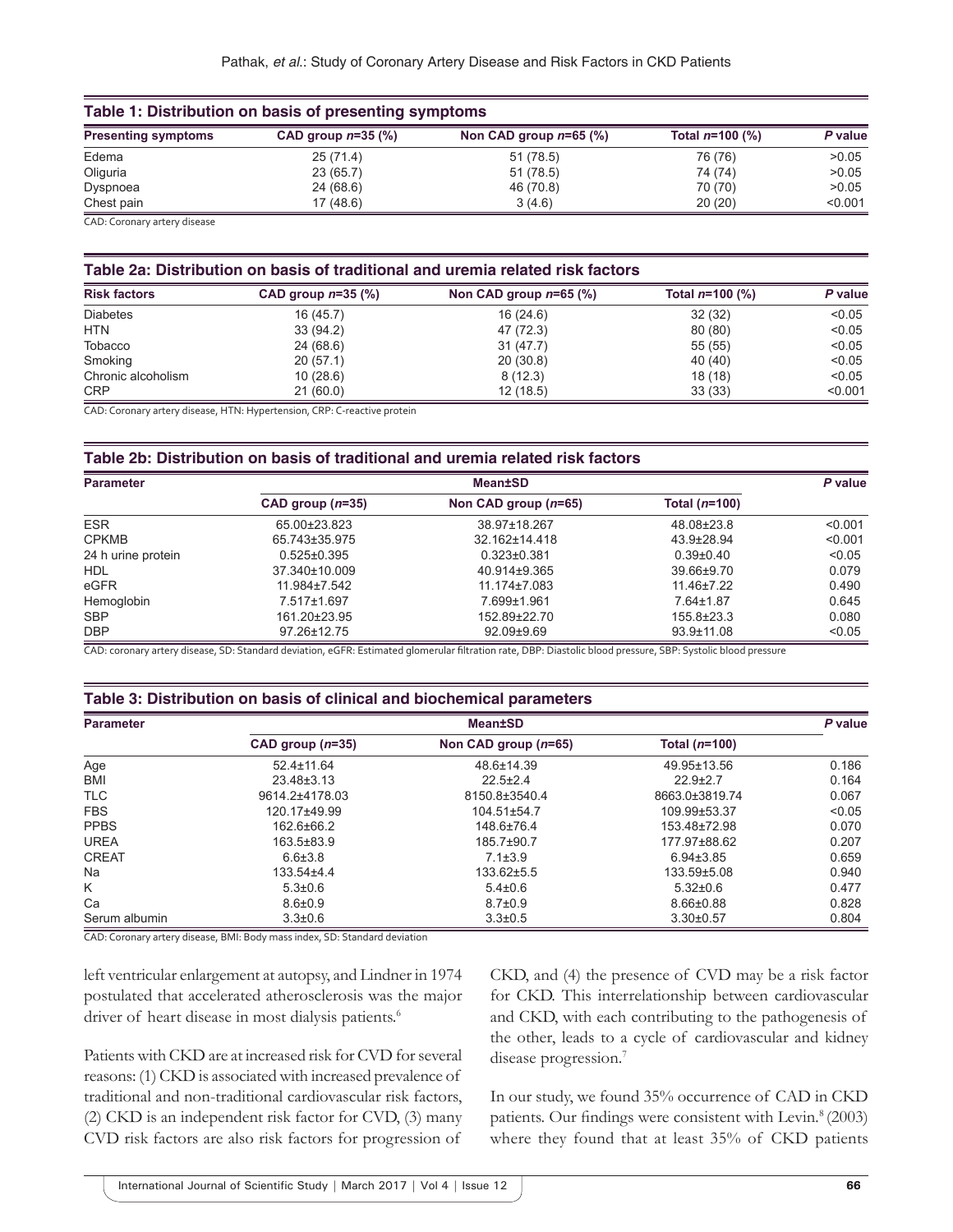

**Figure 2: Echocardiographic finding of studied cases**



**Figure 3: Treadmill test finding of studied cases**

had evidence of ischemic event (myocardial infarction or angina) and Foley *et al.*<sup>9</sup> (1998) where prevalence of CAD was approximately 40% among patients undergoing hemodialysis or peritoneal dialysis. Goldsmith and Covic<sup>10</sup> (2001) concluded that angiographically confirmed prevalence of significant  $(>=50\%)$  stenosis in the epicardial coronary arteries vary from 24% prevalence in a young, nondiabetic hemodialysis population undergoing evaluation for renal transplantation to 85% in long-standing diabetic dialysis patients over 45 years. Nikparvar *et al.*<sup>11</sup> (2015) in their study on hemodialysis patients using dipyridamole myocardial perfusion imaging to detect undiagnosed IHD found that 21.7% of the study population had IHD.

In this study, patients with CAD had edema (71.4%), dyspnea (68.6%), and oliguria (65.7%) as more common symptoms as compared to chest pain which was present in only 48.6% of the patients. Sosnov *et al.*<sup>12</sup> (2006) observed that patients with kidney disease were less likely to report chest pain (odds ratio 0.57) or arm pain (odds ratio 0.52) while more likely to report shortness of breath (odds ratio 1.35) in comparison to patients without kidney disease in the setting of acute myocardial infarction (Table 1).

In our study, diabetes (32%), HTN (80%), tobacco usage (55%), smoking (40%), positive CRP (33%), severe anemia (61%), and low HDL (58% patients) were most common risk factors in all CKD patients. Sharma *et al.*<sup>13</sup> (2005) found HTN (91%), diabetes (39%), and smoking (14%) as common risk factors in renal transplant candidates and Ix *et al.*<sup>14</sup> (2003) found HTN (75%), diabetes (26%), smoking (14%), and high  $CRP$  ( $> 0.38$  mg/dl) (29%) as risk factors in CKD patients. These findings were consistent with our study.

#### **Comparison of Risk Factors among CAD Group versus Non-CAD Group**

Among traditional risk factors, diabetes (45.7% vs. 24.6%), HTN (94.2% vs. 72.3%), tobacco chewing (68.6%vs. 47.7%), smoking (57.1% vs. 30.8%), and chronic alcoholism (28.6% vs. 12.3%), and among non-traditional (uremia-related) risk factors, CRP (60% vs. 18.5%), ESR (mean  $65 \pm 23.82$  vs. mean  $38.97 \pm 18.27$ ), CPK-MB (mean  $65.743 \pm 35.975$  vs. mean  $32.162 \pm 14.418$ ), 24 h urine protein (mean  $0.525 \pm 0.395$  vs. mean  $0.323 \pm 0.381$ ), and DBP (mean  $97.26 \pm 12.75$  vs. mean  $92.09 \pm 9.69$ ) were significantly higher  $(P < 0.05)$  in CAD group as compared to non-CAD group. Nikparvar *et al.*<sup>11</sup> (2015) also found HTN and diabetes to be significantly higher  $(P < 0.05)$ in IHD group of hemodialysis patients as compared to non-IHD group and Ohtake *et al.*<sup>15</sup> (2005) found diabetes to be significantly associated  $(P < 0.05)$  in CKD patients having coronary artery stenosis ( $\geq 70\%$  on angiography). Kim *et al.*<sup>16</sup> (2004) found significant differences in CRP (*P* < 0.001) among dialysis patients who were positive on thallium SPECT and Menon *et al.*<sup>17</sup> (2005) also concluded that high CRP  $(P < 0.001)$  was an independent predictor of cardiovascular mortality in CKD (Table 2a and b).

In our study, LVH (60%) was the most common 2D ECHO finding among all CKD patients and RWMA in the form of decreased or absent contractility was observed in 32% of the patients. Laddha *et al.*<sup>18</sup> (2014) found LVH in 74.3% patients, pericardial effusion in 14% patients, and RWMA in 13% of patients having CKD, and Shivendra *et al.*<sup>19</sup> (2014) in their study on ESRD patients found LVH in 48% patients, pericardial effusion in 17% patients, and RWMA in 8.5% patients (Figure 2).

In our study, out of 100 CKD cases, exercise ECG testing using TMT was done on 20 CKD patients and TMT was found positive for inducible ischemia in 25% of patients which was consistent with studies of Sharma *et al.*<sup>13</sup> (2005) where exercise test result was positive in 17% patients and Ix *et al*. <sup>14</sup> (2003) where inducible ischemia was found in 42% of chronic renal insufficiency patients (Figure 3).

# **CONCLUSION**

CKD is a major health problem worldwide, and there is highly increased risk of development of cardiovascular